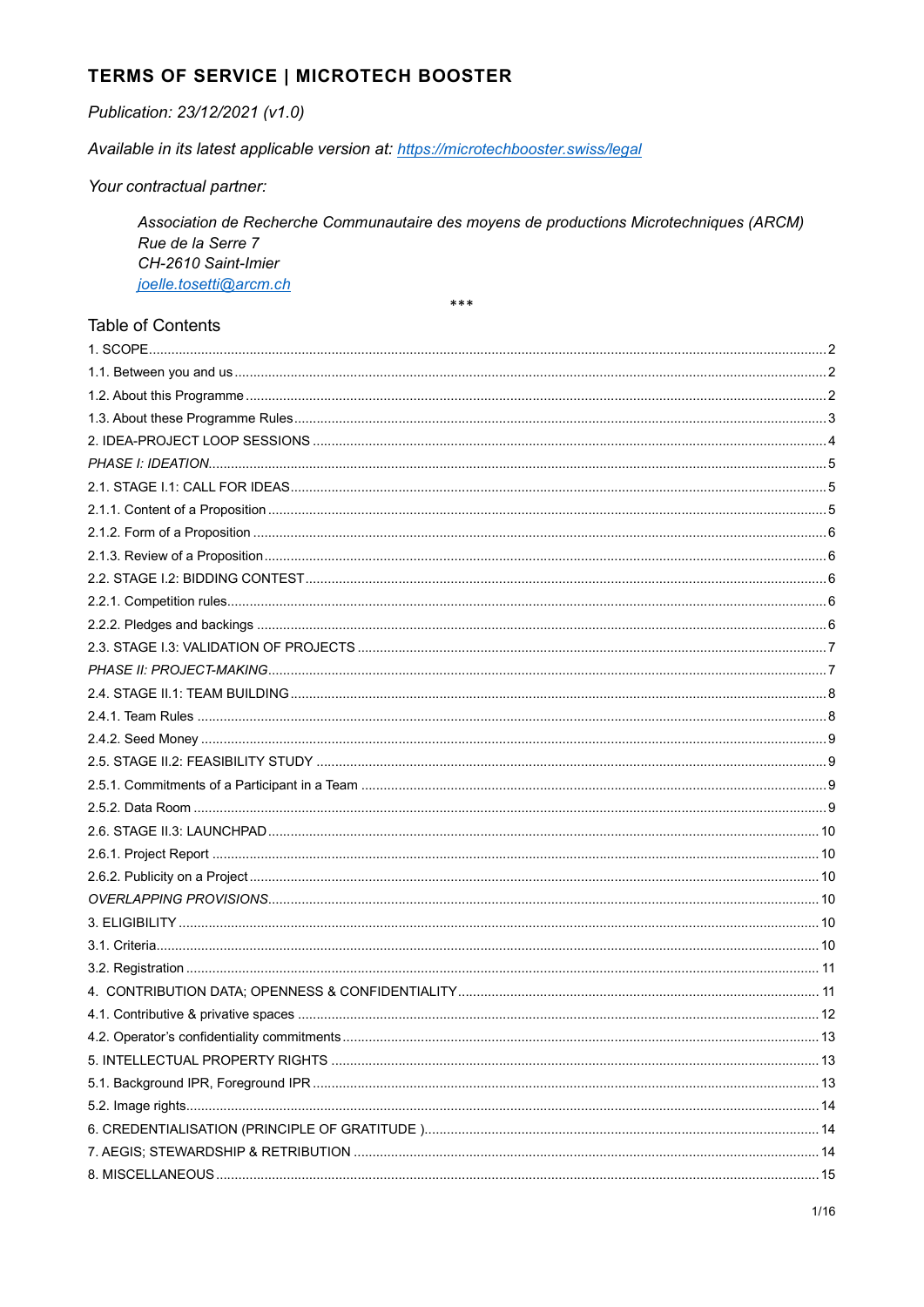# 1. SCOPE

## 1.1. Between you and us

- §1 Context. MICROTECH BOOSTER is an open innovation programme ("Programme") implementing the National Thematic Network (NTN) Innovation Boosters powered by Innosuisse in the field of Swiss microtechnology ("Microtech" or "Expertise Domain").
- §2 Parties. "You", "yours" or "your" hereafter refers to any "Participant" in the Programme (§86); you are contracting with ARCM ("Operator", "we", "us" or "our").
- §3 Operator. The Programme is operated, ex gratia and on a best effort basis, under our aegis as a:
- (a) coordinator. We take care of routine administrative processes in the Programme (e.g. registration, schedule, event organisation...) and ensure funding allocation across ideas and projects.
- (b) facilitator. We contribute to setting up framework conditions conductive to open communication and mutual trust; we strive to make participation, collaboration & contribution smooth, easy and enjoyable for and between all Participants. For any queries or thanks, please reach out to us.
- (c) knowledge broker. We strive to set Participants on an even ground as to the level of information and practical knowledge required to enjoy the Programme. We stimulate constructive, enabling exchanges between the Participants as well as with external experts or other inspiring third parties.
- (d) gatekeeper. We encourage and supervise that the Participants play by the rules and behave in a way that is compatible with the open, collaborative, social dynamics of the Programme.
- §4 Agencies. To act in these capacities, you authorise us to use subcontractors, agents or other entrusted third parties subject to no lesser obligations than those which we have towards you.
- §5 Communications. Any formal query or notification to us shall be made using the contact information in the header of these Terms of Service or, if any, through specific features on the Platform (§7) dedicated to this purpose.

# 1.2. About this Programme

- §6 Duration. The Programme runs from April 2021 to end 2024 and is divided into several sessions, individually referred as an "Idea-Project Loop" or "IPL session".
- §7 Location. The Programme is serviced to you through our interactive website, https://microtechbooster.swiss ("Platform"); events and meetings in venues may also take place.
- §8 Participation. Participating in the Programme is contingent to duly holding an active account on the Platform; you need to meet the eligibility requirements and become a user of the Platform (Section 3).
- §9 Commitment. Participating in the Programme is free of charge but certain voluntary options during the Programme are to be paid for or given counterparts to; you further commit to play by the Programme Rules (cf. Section 1.2) at all times.
- §10 Content. The Programme is an open innovation framework to enhance inventiveness, creativity and collective intelligence in order to bring about and experiment new, heterodox ideas within a community or team of individuals from all walks of life; for an overview, please read page 4.
- §11 Purpose. The Programme is designed to service you in a manifold purpose:
- (a) to bring together professionals, academics and enthusiasts in your Expertise Domain (§1) and provide them with framework conditions enabling mutual trust, original knowledge exchanges as well as fair & open collaboration;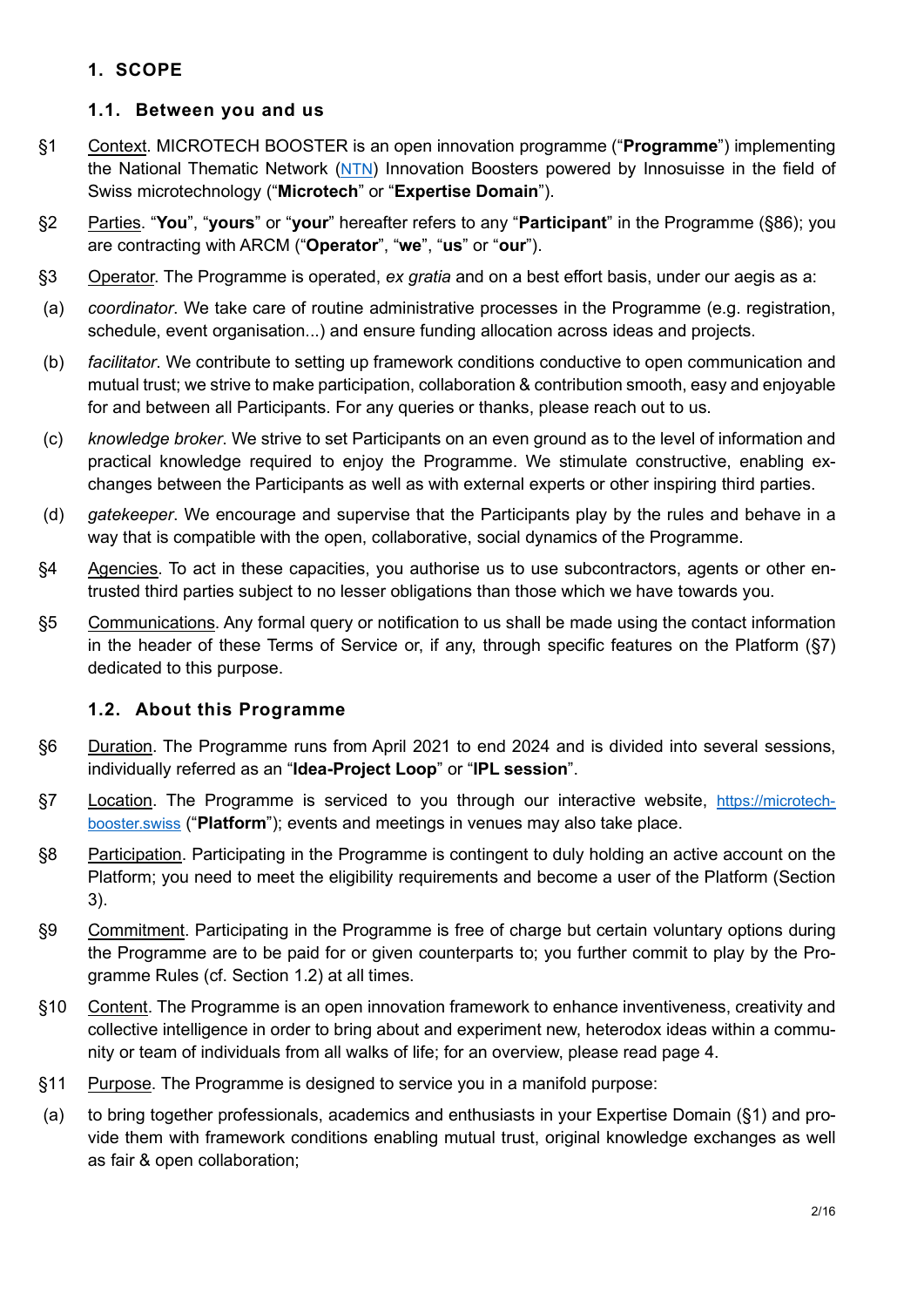- (b) to stimulate research and development for practical application in your Expertise Domain at shared costs and mitigated risks;
- (c) to explore and demonstrate commons-based, community-driven innovation and business models to give you new options to sustain, diversify and expand your activities or clientele;
- (d) to showcase the impetus and talent pool stemming from the Swiss ecosystem in your Expertise Domain;
- (e) to nurture trustful and mutual understanding among stakeholders of the Swiss Microtech ecosystem to open more opportunities to strengthen local and interregional socio-economic fabrics.
- §12 Beyond the Programme. As a larger purpose, we would like to contribute to the stimulation of a thriving, forward-looking and ecosystemic vision of business and innovation with all good-willed members of the Microtech community in Switzerland; a vision which is notably embodied in the Community Manifesto for Open Innovation.

## 1.3. About these Programme Rules

- §13 Integral contract. The Programme is exclusively serviced to you and all other Participants by adhering to the "Programme Rules", which are composed of the following documents as an integral contract:
- (a) these Terms of Service;
- (b) the Community Manifesto for Open Innovation;
- (c) the Onboarding Agreement;
- (d) the Privacy Policy;
- (e) the Code of Conduct;
- (f) any specific policy issued by the Operator (§117);
- (g) a drop of common sense and playfulness!
- §14 Consultability. The Programme Rules are available online at any time in their latest version: https://microtechbooster.swiss/legal
- §15 Ethos. The Code of Conduct and the Community Manifesto for Open Innovation serve as boni viri interpretative basis for assessing any situation or interpreting any provision or policy set out in the Programme Rules.
- §16 Modifications. The Operator reserves the right to alter, revise and/or modify the Programmes Rules in part or full, except the Community Manifesto for Open Innovation, at any time by making a public announcement on the Platform or by notification per email; the Operator may also issue specific policies under §117 if the running of the Programme so requires. Any change takes effect immediately upon being published on the Platform or notified per email. If you continue to access and use the Platform or to partake in the Programme once changes are published or notified, you are deemed to have accepted such changes. If you do not accept any changes, you must immediately delete your account from the Platform and stop partaking in the Programme (§128).
- §17 Notion. Under the Programme Rules, the rights & obligations of a "Team" (cf. Sections 2.4 et seq.) refers to the rights & obligations of each individual Programme's Participant in such Team.
- §18 Additional content. For more formalities regarding the Programme Rules, please refer to Section 8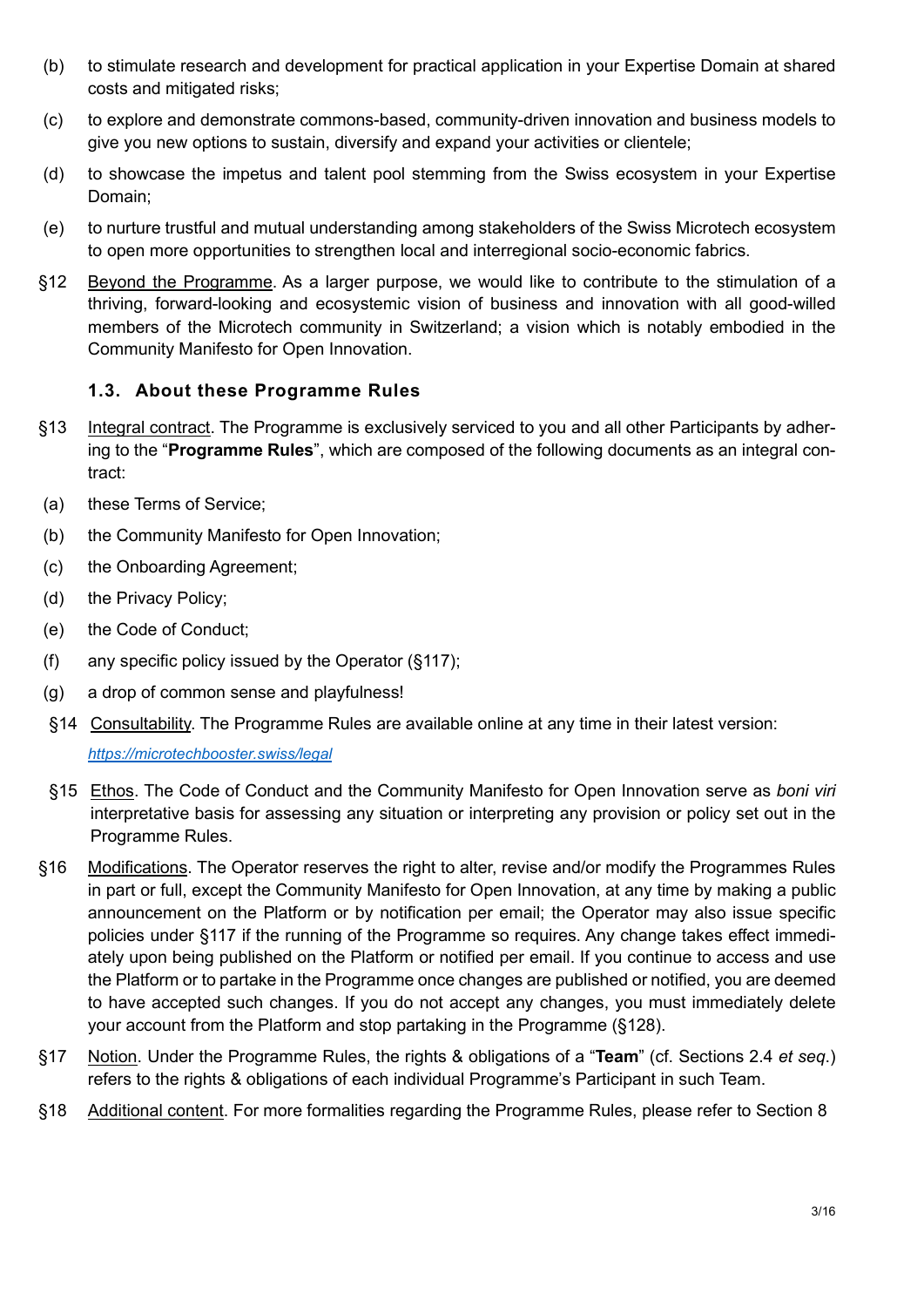#### OVERVIEW OF A STANDARD IPL SESSION

The Programme is divided into several sessions, individually referred as an "Idea-Project Loop" or "IPL session"; any IPL session is accessible to all Participants as long as they comply with the Programme Rules. Each Idea-Project Loop is a single two-phase incubation session consisting of three stages per each phase:

PHASE I: IDEATION (challenge your ideas) Phase I aims at sharing, discussing and selecting ideas whose exploration or realisation appears the most appealing to the Participants; it consists of 3 stages and has an estimated duration of 6 months:

STAGE I.1: CALL FOR IDEAS. Once conceived or elaborated, ideas are posted on the contributive space of the Platform in the form of a Proposition; the Proposition is presented to, and commented by, other Participants registered in the Programme.

STAGE I.2: BIDDING CONTEST. Once the Call for Ideas is over, the remaining Propositions are subject to a competition; each Participant is entitled to make a bid (Pledge) to back any Proposition whose exploration or realisation he or she favours the most and whose feasibility study he or she would like to contribute to.

STAGE I.3: VALIDATION OF PROJECTS. Propositions with the highest bids (total aggregated Pledges) are declared winners and selected for Phase II; the Operator may limit the total number of selected Propositions per each session.

PHASE II: PROJECT-MAKING (work as a team) Phase II aims at setting up the Teams to verify and demonstrate whether their selected Propositions have practical application (Projects); each Project is funded by the Operator's Seed Money combined with the total amount of Pledges collected. Phase II is reserved to Participants (either as applicants or backers) whose Proposition(s) has won the Bidding Contest and been validated by the Operator; it consists of 3 stages and has an estimated duration of 6 months, extensible at the Operator's discretion:

STAGE II.1: TEAM BUILDING. Successful applicants, backers and, possibly, new incomers prepare their respective Project(s) (budget, targets, working groups, contracts, etc.); the members of each Team must agree upon their own terms of collaboration.

STAGE II.2: FEASIBILITY STUDY. For the purpose of pursuing their Project, each constituted Team is granted a financial contribution as well as an access to a privative workspace on the Platform (Data Room). Let's see whether your concept or theory has practical potential!

STAGE II.3: LAUNCHPAD. For research purposes at least, the general conclusions & processes of the Project are reported and made public. For commons-based innovation Projects, a publication on a Contributive Forge may be organised to build community-driven momentum beyond the Programme.

Once the IPL session is over, the innovation trajectory can be continued outside of the Programme; either with us, with other Participants or third-party partners, by yourself, driven by community or not at all.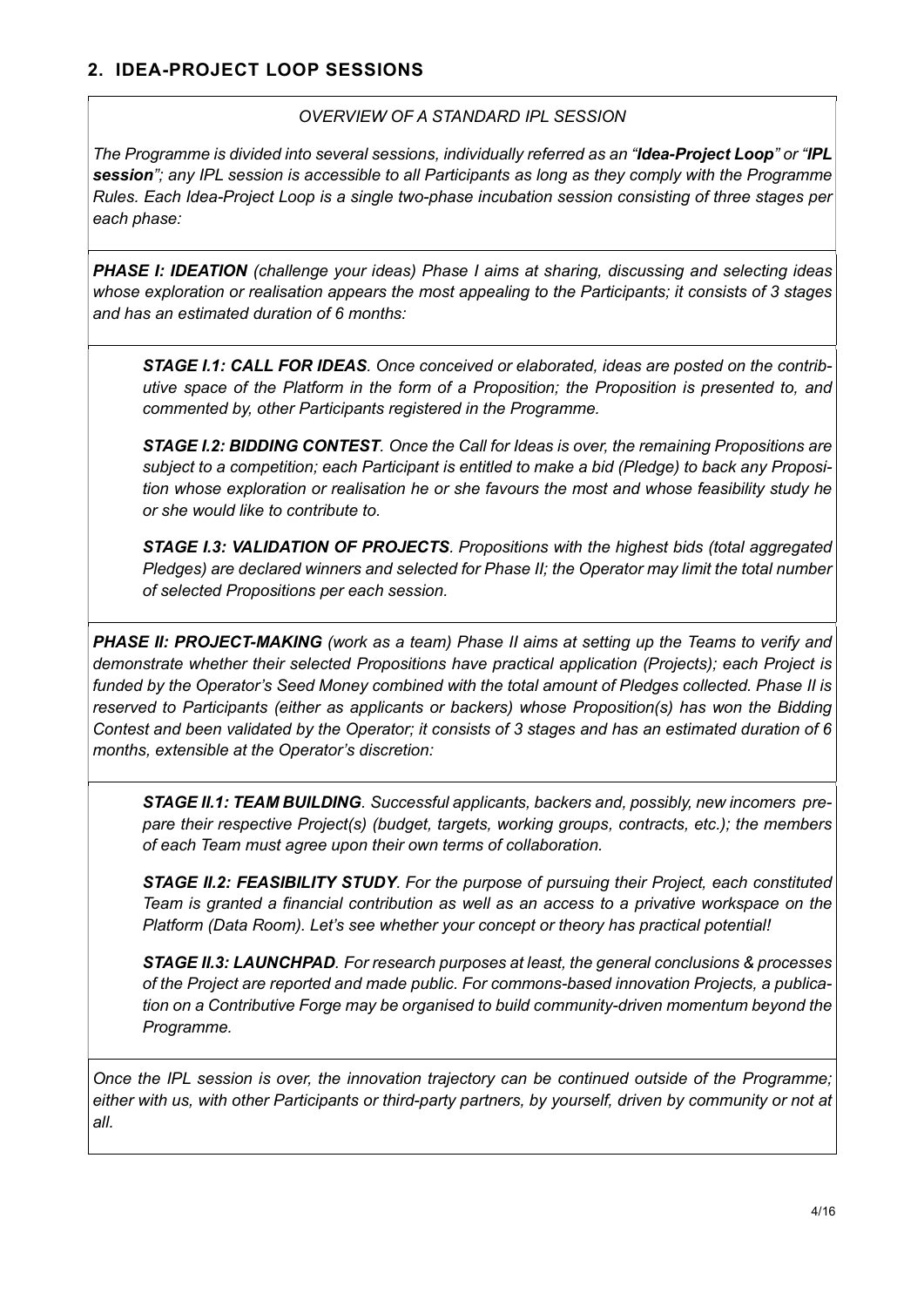#### PHASE I: IDEATION

- §19 During Phase I, contributive spaces are available on the Platform for the Participants to share and discuss ideas and information ("**Contribution Data**"); privative spaces may also sometimes be made available for the same purpose (cf. Section 4.1).
- §20 Should you want to develop with other Participants an innovative idea, you are eligible to post a "Proposition" (cf. Section Erreur ! Source du renvoi introuvable.), to make a "Pledge" (cf. Section 2.2.2) to support a Proposition or both. If a Proposition receives enough Pledges, such Proposition may win the "Bidding Contest" (Section 2.2) and be validated as a "Project" (§48) for the next Phase of the IPL session (pages 7 et seq.).
- §21 When you post a Proposition on the Platform, you are deemed the applicant of such Proposition. When you back another Participant's Proposition with a Pledge, you are deemed a backer of such Proposition.

## 2.1. STAGE I.1: CALL FOR IDEAS

- §22 Each Participant may post more than one innovative idea in the form of a Proposition but each Proposition should only contain one (main) innovation idea.
- §23 When you post a Proposition, you are making a promise to negotiate a contract in good faith under these Terms of Service with any other Participant that would back your Proposition during the Bidding Contest.
- §24 You may withdraw your Proposition at any time; withdrawing your Proposition has, however, no effect on Contribution Data that was already released or published (cf. Section 4).
- §25 Any Proposition may be kept posted on the Platform even if it is not validated as a Project; in such case, the Proposition will be eligible for validation at the next IPL session if any.
- §26 Pursuant to our function as a facilitator and knowledge broker in the Programme (§3) and to the Programme's purpose (§11), we are entitled to share personal contact information from one Participant to another Participant.

# 2.1.1. Content of a Proposition

- §27 The Proposition may cover any and all activities of relevance to the Expertise Domain, including peripheral or pre-cursive ones; the Proposition must yet remain consistent with the provisions, purposes and principles of the Programme Rules.
- §28 As much as practicable, the Proposition should present an innovative idea that addresses an identified or identifiable issue or specifically contextualises a defined opportunity for improvement: to be validated as a Project, the Proposition has to show practical potential.
- §29 The Proposition and its related Contribution Data shall not mislead people or misrepresent facts: other Participants should be in a position where they can knowingly understand and decide what they want to back and contribute to. In particular, the current state of things and the intended state of things should be clearly distinguished from one another: the Proposition and its related Contribution Data should not pretend to have features or specifications that do not yet exist or work.
- §30 In case your Proposition is based or relies on proprietary "**Background IPR**" and/or aims at developing proprietary "Foreground IPR" (cf. Section 5.1), this proprietary aspect must be reflected in the Proposition; it is, however, neither required nor recommended to include any confidential information in your Proposition.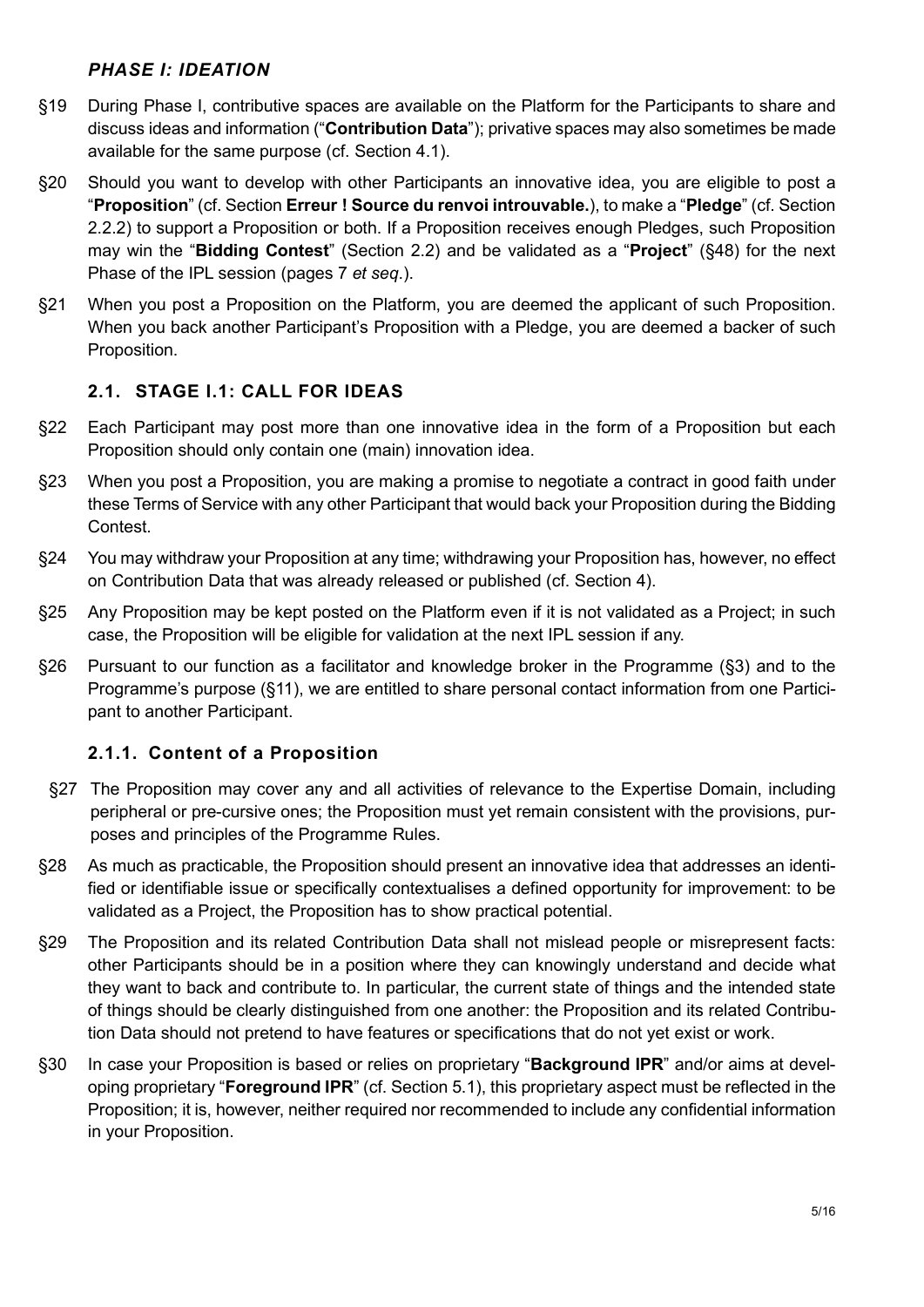### 2.1.2. Form of a Proposition

- §31 The Proposition shall only be posted using the features of the Platform provided for this purpose; any other form of submission is not admitted.
- §32 When you post a Proposition, you warrant and assume sole responsibility that such Proposition and its related Contribution Data comply with:
- (a) all applicable laws, including copyright and trademark laws, antitrust and competition laws, export control laws, data protection laws, or other laws in any applicable jurisdiction, and shall not conflict with any agreement that you have signed with any third party;
- (b) the Programme Rules (cf. Section 1.3).
- §33 The Proposition itself is deemed a Contribution Data published on the contributive space of the Platform under the Programme Rules.

## 2.1.3. Review of a Proposition

- §34 When you post a Proposition, such Proposition is transmitted to us with its related Contribution Data: your posting of the Proposition is firm and definitive once confirmed: it cannot be cancelled.
- §35 Until the Proposition is published on the contributive space of the Platform, you shall provide reasonable and timely cooperation for us to perform the review of the Proposition and its related Contribution Data.
- §36 We review your Proposition and its related Contribution Data in a cursory manner and for the sole purpose of facilitating the running of the Programme; you understand that our review is only supportive of the informational legibility & consistency on the Platform; it neither entails liability nor consists of any commitment from our part towards you or other Participants in any manner.
- §37 At our discretion, we are entitled to refuse to publish on, or to remove from, the Platform any Proposition or related Contribution Data.
- §38 At any phase or stage, the Operator is bound by its confidentiality commitments under Section 4.2

# 2.2. STAGE I.2: BIDDING CONTEST

### 2.2.1. Competition rules

- §39 To win the Bidding Contest, a Proposition must meet the two following criteria:
- (a) the Proposition is backed, in aggregated Pledges, at the minimal threshold amount (e.g. CHF 5'000 per Proposition) applicable in the ongoing IPL session;
- (b) the Proposition is ranked, assessing the highest amounts of aggregated Pledges for each Proposition, within the limit number of winning Propositions admissible for the ongoing IPL session (e.g. top 5 only).
- §40 For each IPL session, the Operator determines the minimal threshold amount in aggregated Pledges as well as the limit number of winning Propositions admissible.

### 2.2.2. Pledges and backings

- §41 To back a Proposition, you must use the features of the Platform to make a financial pledge in a defined amount in CHF in support of such Proposition ("Pledge").
- §42 Each individual Pledge is capped at the maximal amount but you are free to back more than one Proposition; you are also entitled to back your own Proposition with a Pledge.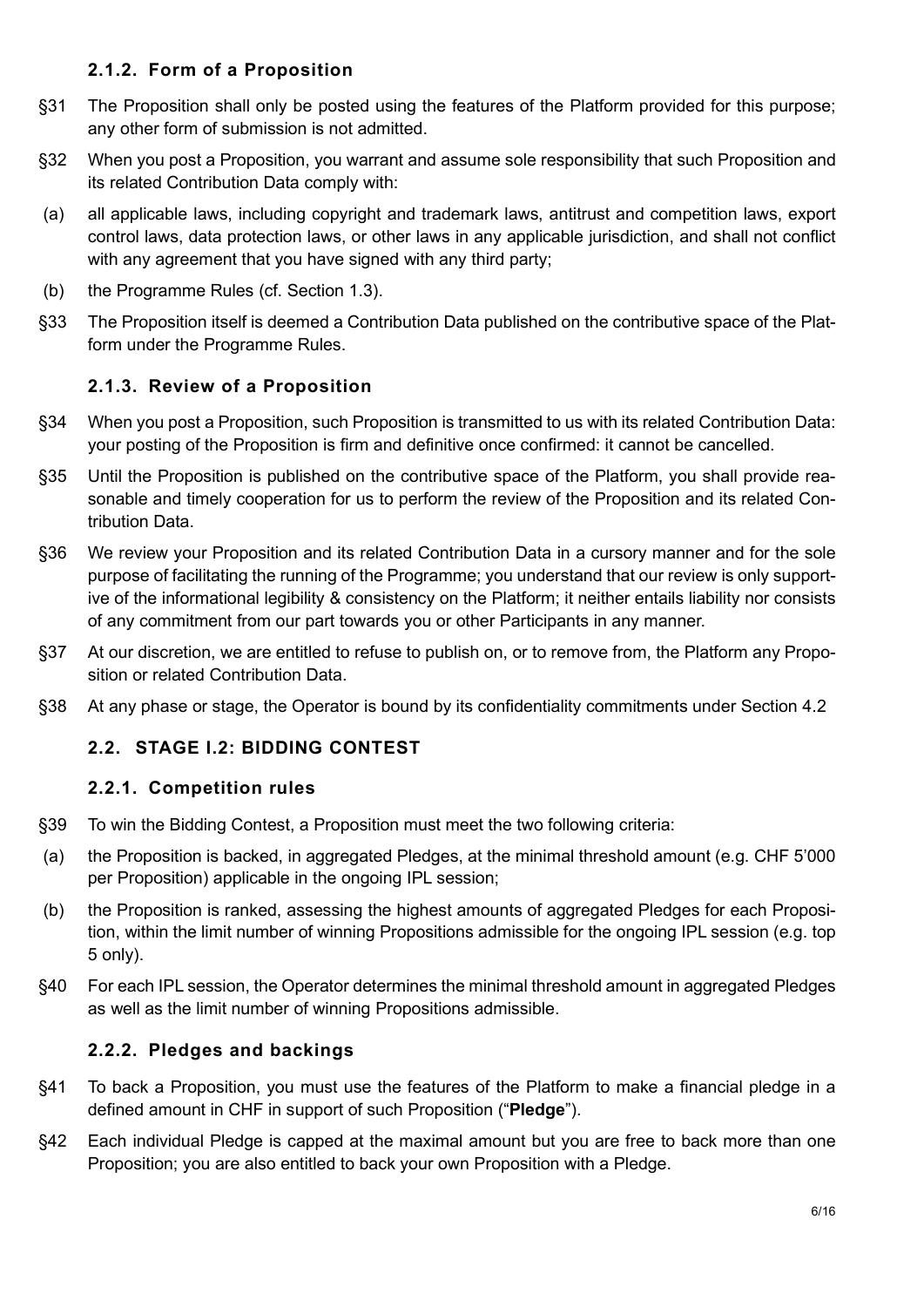- §43 Any Pledge backing a Proposition is intended to financially support such Proposition in the event that it wins the Bidding Contest and is validated as a Project; each Participant backing a Proposition is deemed a backer of such Proposition.
- §44 When you make a Pledge to back a Proposition, you are making a commitment to pay the corresponding amount of such Pledge to the Operator in the event that the Proposition wins the Bidding Contest and is validated as a Project. You accept, however, that there is no guarantee of any result or any other kind of desirable outcome at any stage
- §45 When you back a Proposition with a Pledge, you are making a promise to negotiate a contract in good faith, should such Proposition win the Bidding Contest and be validated as a Project, with the applicant and all other actual or future backers of this Proposition under these Terms of Service. Under the same conditions, you further are making a commitment to mobilise all reasonable and necessary resources (time, staff, etc.) to assist the Project in the "Feasibility Study" (cf. Section 2.5).
- §46 Pledges made on the Platform are firm, definitive and binding: they cannot be withdrawn, reduced or refunded at any stage.
- §47 In the event that the Proposition you have backed does not win the Bidding Contest or is not validated as a Project, you are released from all corresponding commitments under this Section.

# 2.3. STAGE I.3: VALIDATION OF PROJECTS

- §48 Once the Bidding Contest is over, the Operator notifies to all Participants which Propositions have won the Bidding Contest; each winning Proposition is thus validated as a Project. Contact information on the applicant(s) and backer(s) within the same Project ("Project Stakeholders"; cf. also §21) is shared to them by the Operator.
- §49 Once a Proposition is validated as a Project, any associated Pledge becomes due; the Operator notifies invoices to successful backers for payment within 10 days.
- §50 Only Project Stakeholders are allowed to partake in the next phase (Phase II) of the IPL session. Participants that are not Project Stakeholders may nonetheless:
- (a) ask the Operator, with no guarantee of outcome, to participate in one of the Projects;
- (b) partake, if any, in open, public events and/or workshops during Phase II;
- (c) participate in Phase I of any next IPL session.

### PHASE II: PROJECT-MAKING

- §51 The Operator sends a "Kick-off Notice" to the Project Stakeholders: the time has come to verify and demonstrate whether the Proposition underlying the Project has practical potential.
- §52 The Project Stakeholders are eligible to form a "Team" (Section 2.4), then to receive a financial support to pursue the Project in the form of "Seed Money" (Section 2.4.2).
- §53 Once the Feasibility Study is finished, a "Project Report" (Section 2.6.1) is to be established, regardless of the outcome of the Project.
- §54 Unless otherwise agreed upon by the Project Stakeholders or "Members" (§55), or unless otherwise provided under the Programme Rules or instructed by the Operator, any event, meeting or other form of exchange and discussion in Phase II is deemed to take place in privative spaces under the Programme Rules (Section 4.1)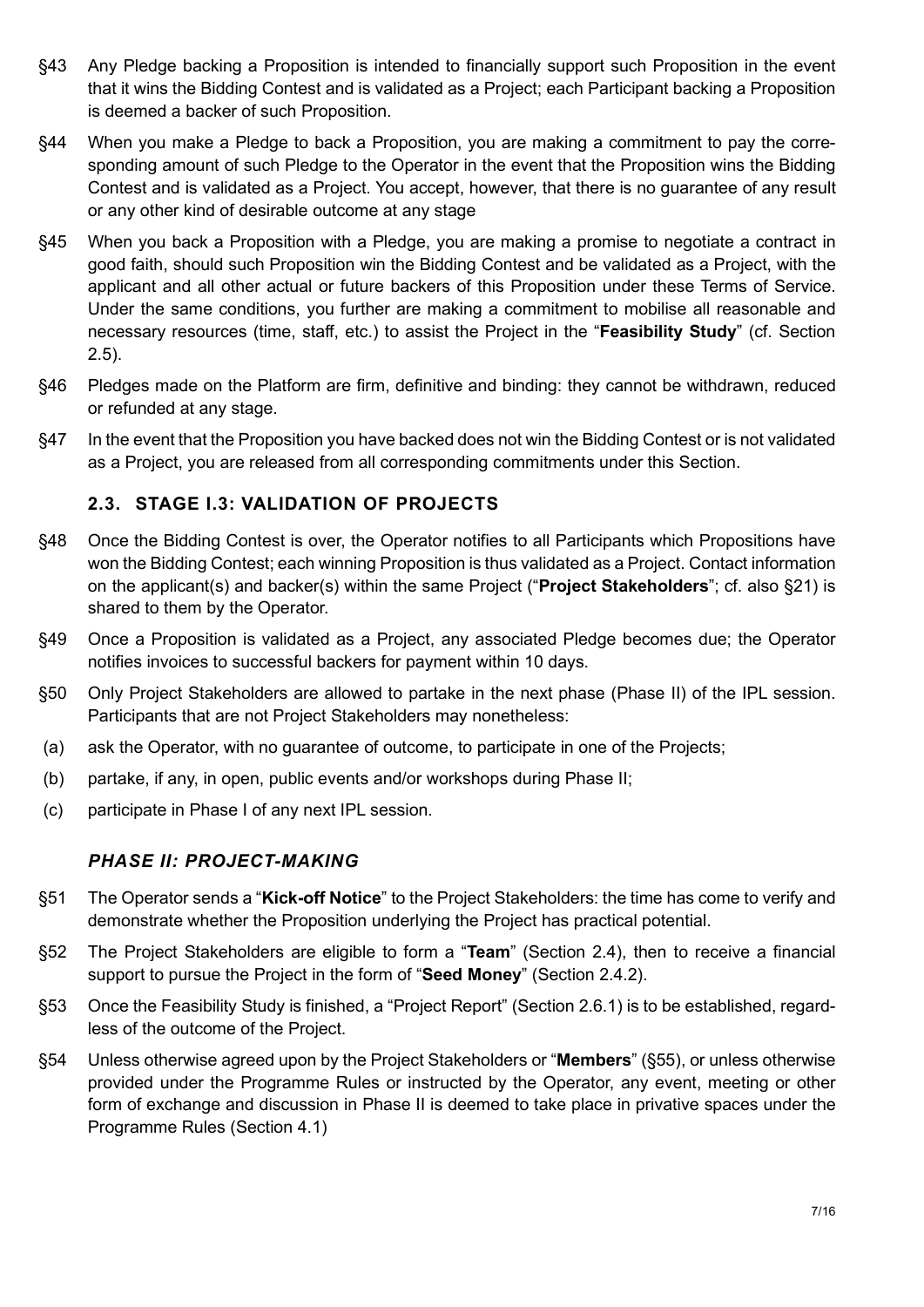### 2.4. STAGE II.1: TEAM BUILDING

- §55 Prior to the Feasibility Study, the Project Stakeholders of each respective Project shall prepare and constitute the Team in which they would become a Member. It is recommended yet not mandatory that each Team be composed of a mixture of Members between for-profit and non-profit individuals or/and organisations.
- §56 For the composition of the Team, the Operator may suggest additional interested third parties, including other Participants; the Project Stakeholders are free to include them in the Team by unanimous decision if they want to. Conversely, should circumstances warrant (e.g. conflict of interests, personal incompatibilities, etc.), the Operator is entitled to release any backer from its commitments under Section 2.2.2; such backer is no longer deemed a Project Stakeholder.
- §57 To constitute their Team, the Project Stakeholders shall agree upon the terms of their mutual collaboration ("Team Rules") within one month as of the day of the Kick-off Notice; the Operator may extend this period at its discretion if circumstances warrant.
- §58 Once agreed upon, the Team Rules shall be transmitted to the Operator for ratification. Should no agreement be reached in due time, the Project is regarded as aborted.
- §59 The Operator itself cannot be a Member to any Team ; the Project Stakeholders may, however, accommodate specific custodial roles for the Operator within a Team (e.g. moderator or conciliator).
- §60 To the extent appropriate, the Team should draw inspiration from the values and principles of the Community Manifesto for Open Innovation in the project design and/or collaboration spirit as a Team.

## 2.4.1. Team Rules

- §61 The Team Rules are agreed upon, in any form, as a separate, *inter partes* agreement between the Project Stakeholders / Members for the purpose of collaboratively pursuing their Project. The Team Rules are subject to no particular form or content but should remain consistent, in spirit and practice, with the Programme Rules.
- §62 To facilitate the building of the Teams, the Operator provides templated contractual documents which the Project Stakeholders are free to use or to adapt to establish their Team Rules.
- §63 Should the Project Stakeholders decide to deviate from or not to use the templated contractual documents, they ought to comply with the following ground rules:
- (a) The Programme Rules remain applicable and shall not be contradicted.

Members of the Team are still Participants to the Programme, in particular with respect to obligations pertaining to the Project Report (Section 2.6.1), Confidentiality (Section 4) or Credentialisation (Section 6).

(b) Each Member must be equally and fairly treated as a contributor to the Team.

Examples: differentiated treatments within the Team should only be admissible where based on individual merits; differentiated treatments based on respective efforts towards the Project completion should, where reasonable and appropriate, relate to individual capacities and efforts rather than an overall output comparison; etc.

Pledges or other forms of financial contributions do not justify differentiated treatments.

### (c) Predatory behaviours are not allowed: any Member contributing to the Project should come out economically empowered (meritocracy).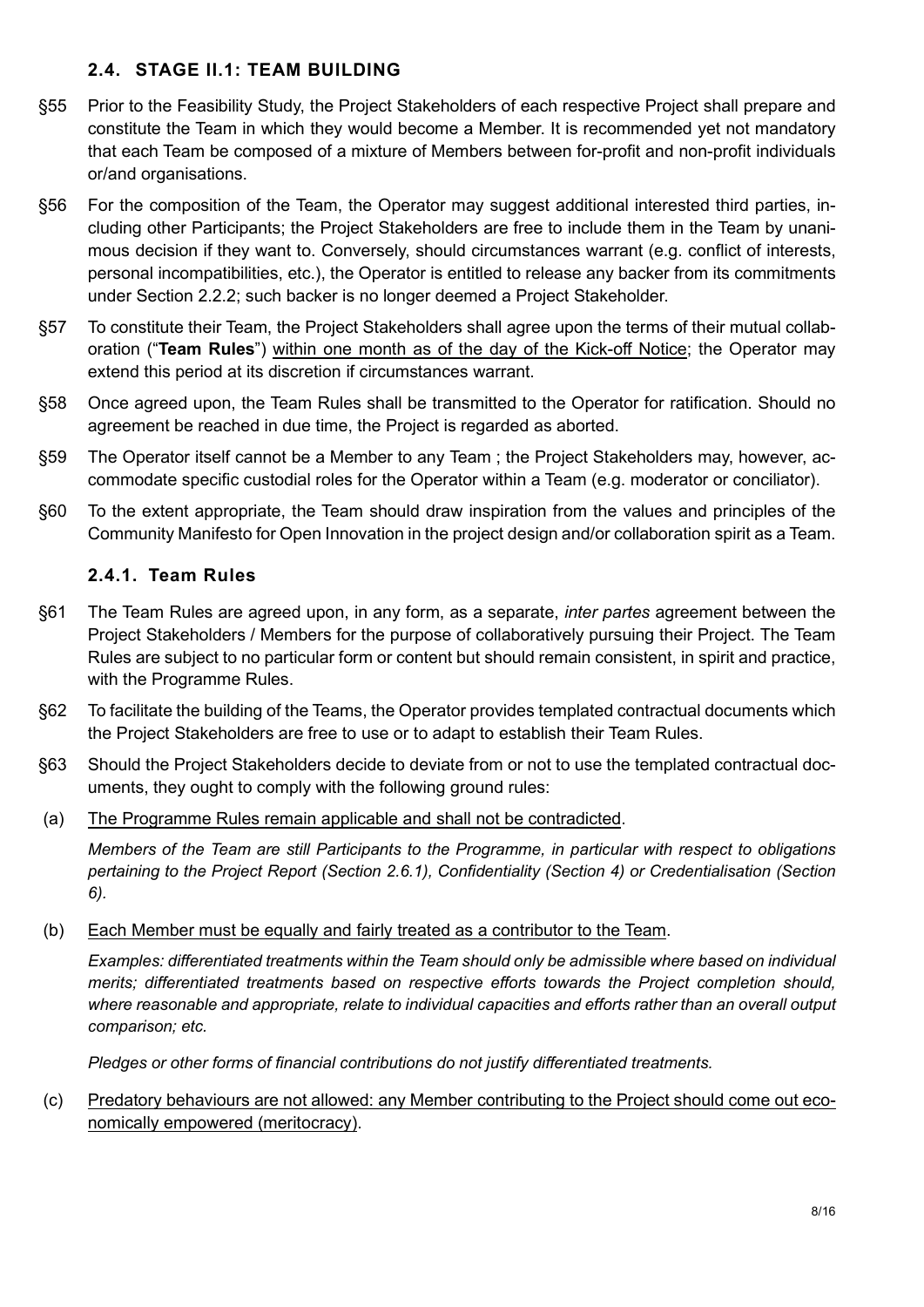In the event that the results of the Project rely on using and/or developing items of a Team Member's Background IPR, other (contributing) Team Members should be provided, at least, with an equal access to, and a fair use of, such Background IPR.

If Results subject to Foreground IPR are (later) developed into a commercial product or service, each contributing Member should be invited to share the benefits of the commercial development on a reasonable basis; this can include being offered to work on it against payment or sharing in some of the proceeds on a reasonable basis.

### 2.4.2. Seed Money

- §64 Each Team is entitled, once its Team Rules are ratified by the Operator (§58), for the grant of a financial support in form of the Seed Money as a combination of the aggregated amount of Pledges collected and a fixed amount of CHF 20'000.
- §65 The granting of the Seed Money by the Operator is only purposed to support the Project during the Feasibility Study or, if the Operator allows, an earlier preparation of the Project as part of the Programme; any unused amount at the end of the Feasibility Study stays by, or must be refunded by the Operator.
- §66 Each Team shall appoint a natural person as its contact person responsible for the Seed Money's reception and management.

# 2.5. STAGE II.2: FEASIBILITY STUDY

- §67 In the Feasibility Study, each Team aims at achieving a proof-of-concept to verify and demonstrate the feasibility of the Project's underlying Proposition; it consists of establishing whether the concept or theory has practical potential.
- §68 The beginning, the duration and the end of the Feasibility Study are instructed by the Operator and may be extended at its discretion. Unless specified otherwise, the Feasibility Study starts once the Operator has ratified the Team Rules and the Team Rules expire ipso iure once the Feasibility Study ends.

# 2.5.1. Commitments of a Participant in a Team

- §69 Each Team is bound to make every reasonable effort to find a way of bringing the Project to the best possible conclusion; a high standard of effort, honest communication, and a dedication to bringing the Project to fruition is owed.
- §70 Each Team is responsible for duly documenting the progress of the Project during the Feasibility Study in order to fulfil its reporting obligation under Section 2.6.1
- §71 Each Team commits to communicate to the Operator at all time in good faith on the state of the Team and of the Project. Each Team keeps the Operator informed in due time whenever the Project is likely to encounter any relevant progress or obstruction; aborted and/or alternative courses of development are part of the communication to the Operator if relevant.

### 2.5.2. Data Room

- §72 To each Team, the Operator provides a digital privative space on the Platform as a "Data Room" by default; each Member of the Team may therein store, publish and share Contribution Data to the attention of other Members of its Team.
- §73 Any Team may, by virtue of its Team Rules or by ulterior unanimous decision of its Members, use the Data Room as a contributive space (Section 4.1).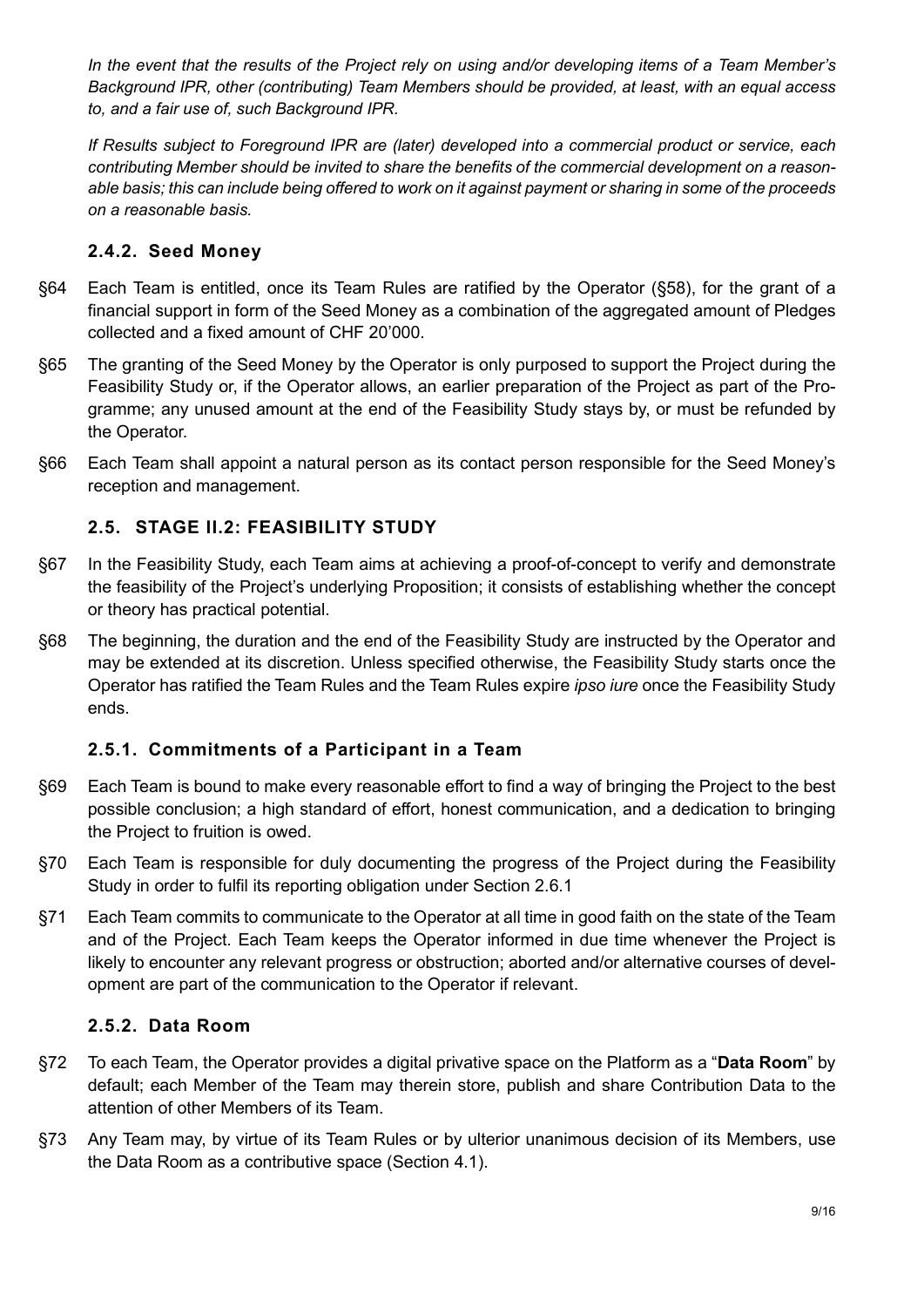### 2.6. STAGE II.3: LAUNCHPAD

- §74 Once the Feasibility Study is finished, each Team communicates the outcome and conclusions of its Project to the Operator and consults with it on possible or expected prospects beyond the Programme.
- §75 The Operator may take promotional measures to foster public recognition on each Project; for commons-based Projects, the Operator may further assist in launching a community-driven innovation momentum on a Contributive Forge.

## 2.6.1. Project Report

- §76 Each Team has a reporting obligation towards the Operator on the Project's general activities, processes and conclusions in the form of a "Project Report".
- §77 The Project Report shall establish whether the use of the Seed Money was appropriate and whether every reasonable effort was made to bring to the Project to the best possible conclusion; if the Project was aborted or achieved no proof-of-concept, it should further be explained why. Furthermore, the Project Report shall outline in general terms the innovation course of the Project, from the Proposition's initial idea to the conclusions of the Feasibility Study (e.g. purposes, challenges, errors, breakthrough factors, outcomes).
- §78 The Project Report shall not contain or be accompanied by unauthorised third-party personal data or Contribution Data previously marked as confidential or secret.
- §79 If the Project Report does not comply with the form or purpose intended and/or is undermined by a lack of legibility and/or consistency, the Operator is entitled to demand that the Project Report be redrafted, redacted or otherwise duly rectified by the Team.
- §80 Should the irregularities or inconsistencies not be duly rectified in spite of the Operator's demand or should the reporting obligation be violated in any other way (e.g. absence of reporting), the Operator is entitled to use any and all Contribution Data accessible to it as the Project Report, notwithstanding any confidentiality commitments.
- §81 To fulfil its reporting obligation, the Team may seek advice and guidance from the Operator.

# 2.6.2. Publicity on a Project

- §82 Based on the Project Report, each Project, regardless of its outcome, may be promoted by the Operator as part of the Programme.
- §83 Each Participant is responsible for providing reasonable and timely cooperation for the Operator to implement such promotional measures (e.g. participating in a public event or in a promotional video).

### OVERLAPPING PROVISIONS

### 3. ELIGIBILITY

### 3.1. Criteria

- §84 To partake in the Programme, you must represent and warrant that:
- (a) as a natural person, you are of legal age (usu. 18 y/o) or authorised by your legal representative to form a binding contract under applicable laws;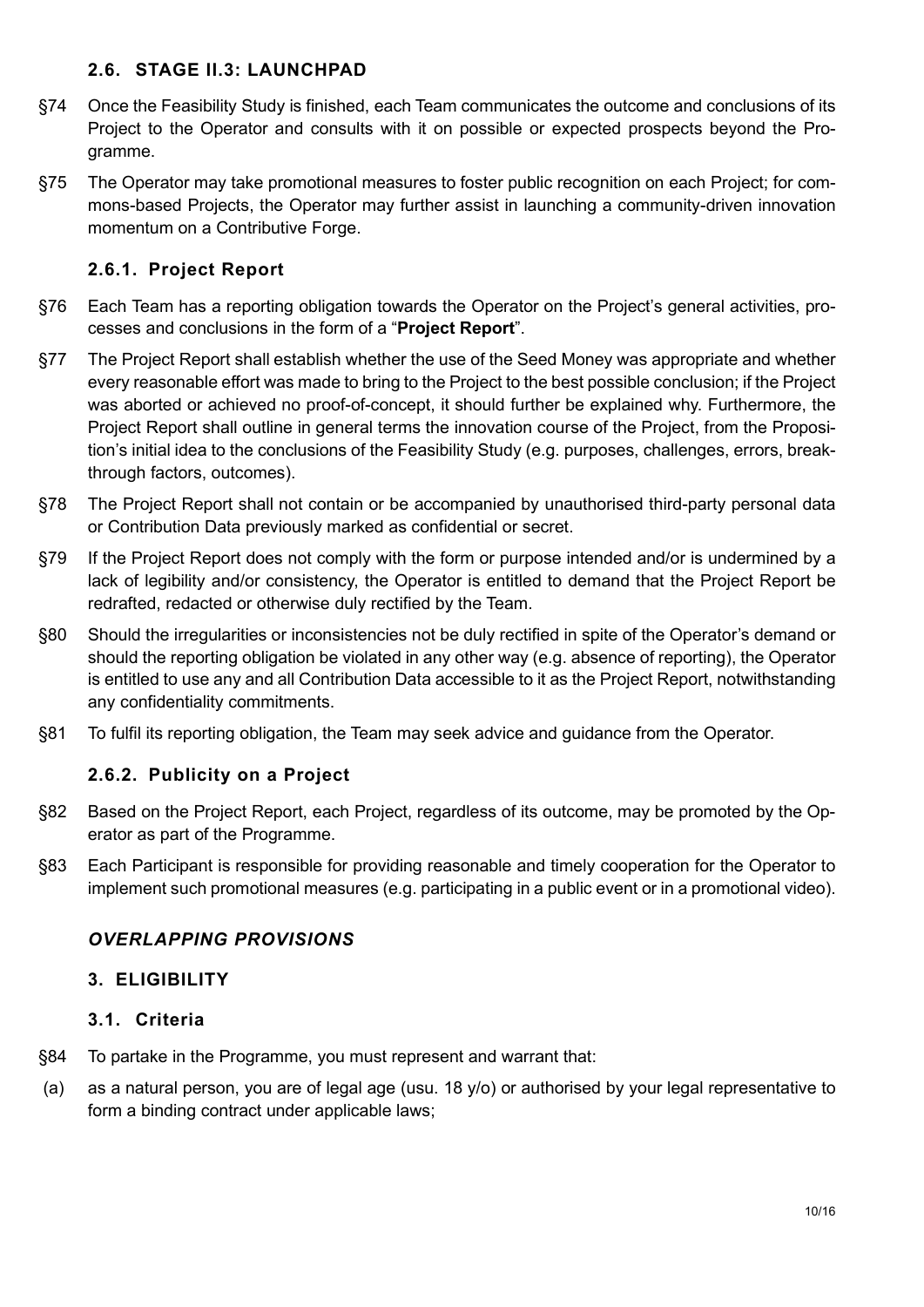- (b) as a natural person or as a a legal entity, institution or another form of collective organisation, you have full legal capacity and sufficient authorisations to enter into an agreement with us and with other Participants;
- (c) as a natural person, you are a Swiss citizen or have a valid permit to work or to reside in Switzerland; as a legal entity, institution or another form of collective organisation, your head office is located in Switzerland or you have a branch office duly registered in Switzerland. Alternatively, if you do not meet this nationality or domicile criteria, you must instead be able to demonstrate that your participation in the Programme aims at adding socio-economic value in or for Switzerland.
- (d) you have not been previously suspended, restricted or removed from accessing or using Platform or partaking in the Programme;
- (e) your use of the Programme or Platform does not and will not violate any and all laws and regulations applicable to you, including but not limited to regulations on money laundering, unfair competition or intellectual property law;
- (f) you are willing to abide, in good faith, by the rules and principles of the Community Manifesto for Open Innovation.
- §85 If you intend to partake in the Programme on behalf of a legal entity (company, institution, association, etc.), you must further represent and warrant that you are an authorized representative with the full authority to bind such legal entity in accordance with the Programme Rules; as the project manager in the Programme, your personal name is mentioned in representation of such legal entity.

## 3.2. Registration

- §86 To partake in the Programme, you must register an Account using our Platform: https://platform.microtechbooster.swiss/register.
- §87 Registration of a Account is contingent to you:
- (a) being eligible under these Terms of Service;
- (b) accepting the Terms of Service by which you agree to all other Programme Rules; and
- (c) adhering in good faith to the Community Manifesto for Open Innovation.
- §88 The Account is only active upon confirmation by the Operator. No rights in or to the Programme are granted to you without an active Account. Once and as long as the Account is active, you are deemed a "Participant" in the Programme and may partake in any of its IPL sessions.
- §89 We may, at our discretion, reject or revoke any Account registration.
- §90 While filling out forms for registration or any similar process in the Programme, you must only provide information (name, email, etc.) that is true, accurate, current and comprehensive; you are further responsible for maintaining and, as it may be, timely updating such information accordingly.
- §91 You may terminate your Participation in the Programme at any time for any reason by cancelling or deactivating your Account on the Platform (§128).

### 4. CONTRIBUTION DATA; OPENNESS & CONFIDENTIALITY

- §92 In the Programme, openness is the rule, secrecy is the exception; confidentiality commitments should therefore be itemised and limited to the essential.
- §93 As part of the Programme, Participants share ideas, know-how, documents, files, information, etc. between them; these are referred to as "**Contribution Data**". Any Contribution Data should, as much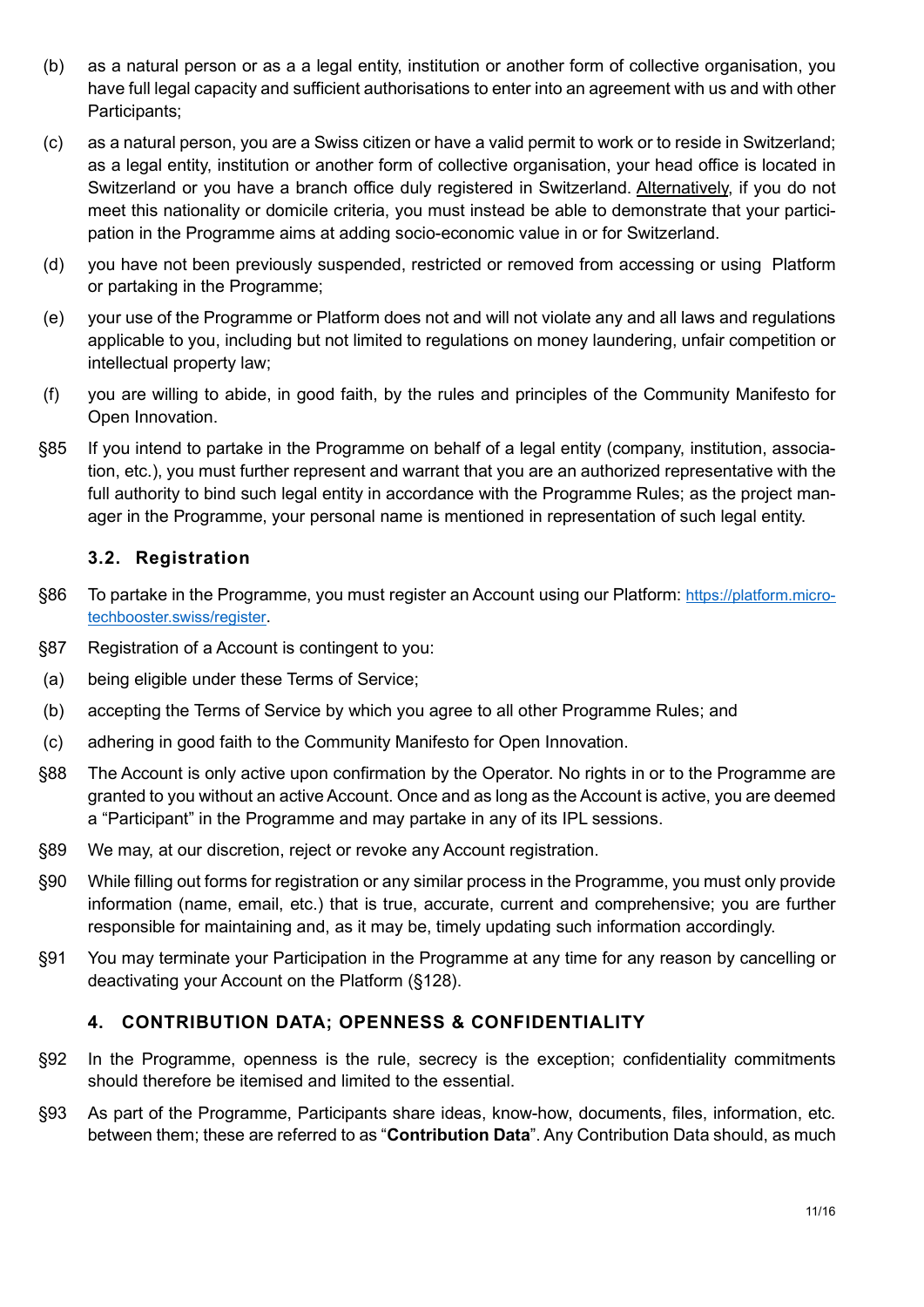as practicable, be documented or recorded in a dated, replicable, human-readable, disposable and transferable format.

- §94 Any Contribution Data released by a Participant belongs to this Participant unless such Contribution Data is already owned by, or is to be fully given credit to, someone else (cf. Section 6).
- §95 As a Participant, you are solely responsible for any Contribution Data you release, thus you warrant that:
- (a) you have right, title, and interest to your Contribution Data and neither infringe nor misappropriate Intellectual Property Rights of any third party, including another Participant;
- (b) should the Contribution Data not (entirely) be yours to release, you have obtained all necessary consents, approvals, permissions, licenses and other accreditations relating to the Contribution Data that may be required from any other Participants or any other non-participating third party to use the Contribution Data as provided by the Programme Rules.
- (c) you publish, share and release Contribution Data at your own risk and expense; it is your responsibility to not to disclose or make available Contribution Data (and any other content) that you should not or do not want to disclose or make available to others.
- (d) the Contribution Data you release shall not violate any part of the Programme Rules or any applicable law, in particular country-specific regulations and laws that apply to you;
- (e) your Contribution Data is free of viruses, worms, malware, Trojan horses or any other contaminating or destructive features.
- §96 You are free to conclude, in any form that you see fit, separate, specific non-disclosure agreements ("NDAs") with other Participants on specific, identifiable information that is not disclosed to any other one(s); NDAs of global, general reach are, however, not admissible.
- §97 It is recommended that any Contribution Data which entail a Confidential Information or a Secret be labelled as such in a specific and identifiable way; e.g. in the file or folder name (e.g. CONFIDEN-TIAL\_amazing-pyrotechnical-engine.pdf).

# 4.1. Contributive & privative spaces

- §98 The Programme may take place sometimes:
- (a) in contributive spaces, i.e. digital or physical locations which are accessible or open indiscriminately to any other Participant;
- (b) in privative spaces, i.e. digital or physical locations which are accessible or permitted only to a restrictive number of Participants for the circulation, either in situ or during a defined frame of time, of privileged information.
- §99 In a contributive space, each Participant agrees that the Contribution Data released (e.g. a Proposition posted on the Platform) are placed, as much as applicable, under the Libre License CC BY SA  $4.0^1$ .
- §100 The libre licensing neither affects ownership over the Contribution Data nor include:
- (a) trademarks, brands, logos and similar signs capable of distinguishing someone's identity, goods or services from someone else's;

<sup>1</sup> https://creativecommons.org/licenses/by-sa/4.0/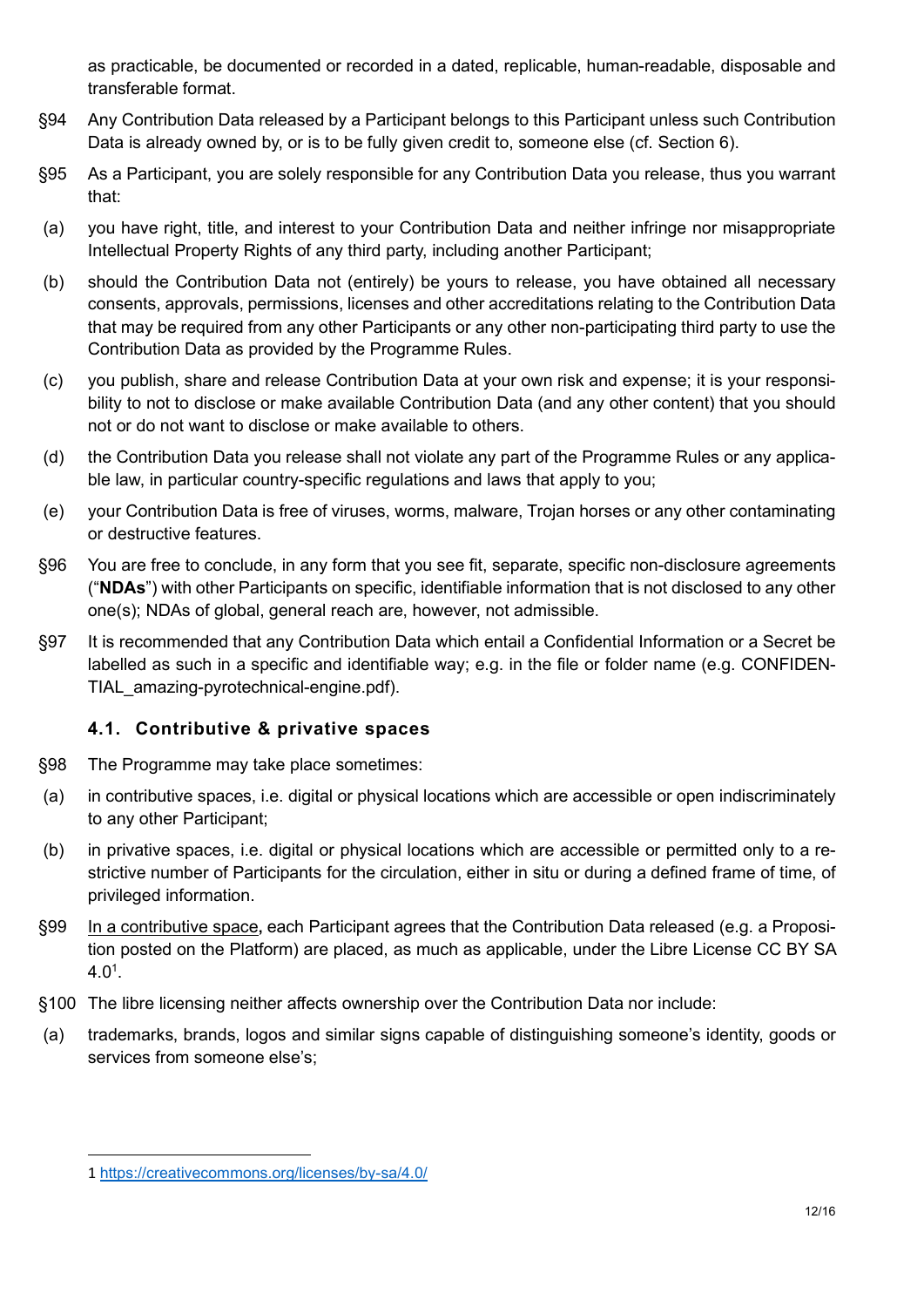- (b) proprietary Background IPR referred to in the Contribution Data (e.g. if you publish a patent description in your Proposition, the libre licensing only concerns the documentation, not any IPR on the patent itself).
- §101 In a privative space, each Participant agrees that any Contribution Data released (e.g. in a Project workshop) is:
- (a) intended for all other Participants having the same level of privileged access (e.g. all other Members of the Team), regardless of whether they are present or not;
- (b) subject to confidentiality commitments in arbitrium boni viri by each Participant;
- (c) prohibited from being used to develop or reduce to practice Intellectual Property Rights outside of the Programme without the express consent of the released Contribution Data's owner.
- §102 In the Programme, spaces are only deemed privative upon the Operator's instruction or pursuant to the Programme Rules.
- §103 In any event, the Operator is entitled to enter and consult privative spaces for supervisory, monitoring and/or advisory purposes in the Programme.

### 4.2. Operator's confidentiality commitments

- §104 The Operator commits to keep confidential any information to which it has an exclusive or privileged access in the Programme. Any Contribution Data confidential to the Operator is destroyed by it in due course but no later than at the end of the Programme.
- §105 With respect to such confidential information, the Operator is obliged:
- (a) to treat the confidential information diligently and accordingly;
- (b) not to disclosure the confidential information to any third party;
- (c) to use the confidential information for the purpose of the Programme.
- §106 That being the case, the Operator's confidentiality obligations should not hamper its role as a facilitator and knowledge broker in the Programme.

Example: the Operator may suggest, based on confidential information but without revealing its content, that one Participant should explore synergies with another Participant.

§107 For the avoidance of doubt, the Operator is not responsible for enforcing confidentiality commitments between the Participants. However, breach of confidentiality towards other Participants may be a infringement to the Programme Rules (§121).

### 5. INTELLECTUAL PROPERTY RIGHTS

#### 5.1. Background IPR, Foreground IPR

- §108 Each Participant owns or may own Intellectual Property Rights ("IPR"; such as copyrights, patents, trademarks) or legally protected secrets ("Secrets"; such manufacturing, business or trade secrets) which were developed or reduced to practice before partaking or outside of the Programme ("Background IPR").
- §109 Each Participant remains the sole owner of all right, title, and interest in and to her or his own Background IPR. Participation in the Programme does neither result nor may be construed as resulting in a transfer, assignment or any right to use such Background IPR.
- §110 Proprietary Background IPR referred to in Contribution Data should, as much as practicable, be indicated and marked as such in an identified or clearly identifiable manner (e.g. Patent CH1234567).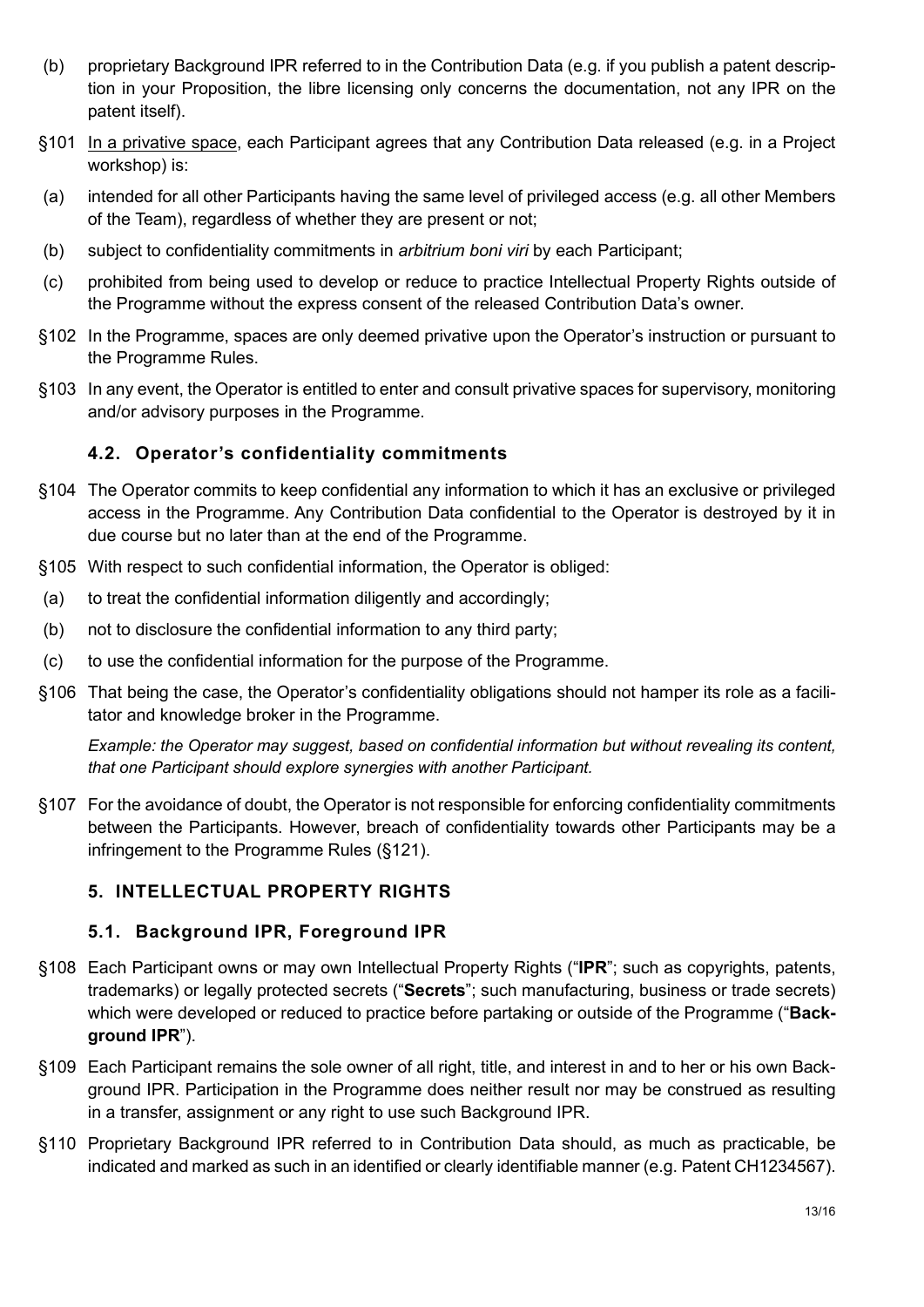§111 Any and all Intellectual Property Rights and Secrets on the Results which are conceived, made, reduced to practice or learned by the Participant as part of the Project during the Feasibility Study ("Foreground IPR") are governed by the specific Team Rules agreed upon by the Members of the Team.

## 5.2. Image rights

- §112 Each Participant grants the Operator a non-exclusive, worldwide, royalty-free right to use its (corporate) name, images and identification signs, for promotional purposes only.
- §113 Any Participant may opt out of such right by notifying the Operator.

## 6. CREDENTIALISATION (PRINCIPLE OF GRATITUDE )

§114 Any natural person (human) who has distinctively contributed, directly or derivatively, to any work of particular usefulness or relevance to an ideation or project in the Programme deserves, as a "Contributor", appropriate name recognition for his or her work. If such natural person acts on a behalf of a legal entity, such legal entity may be mentioned next to him or her:

Example: "Credit to: Jeanne TROUVETOU (Société générale d'inventivité GmbH)"

- §115 For the purpose of credentialisation, every Contributor's share is considered equal.
- §116 Credentialisation is entirely uncorrelated with any IPR transfer or assignment, or any other form of ownership, exclusivity or right of use.

# 7. AEGIS; STEWARDSHIP & RETRIBUTION

- §117 Prerogatives. Pursuant to §3, the Operator is entitled ad hoc to take measures or edict policies to ensure that the Programme is carried out according to its purpose (§11). In the same manner, the Operator is conferred with the prerogatives specifically provided under this Section.<sup>2</sup>
- §118 Good faith & good will. As much as practicable and reasonable, the Operator strives to ensure that misunderstandings, disagreements and other forms of discords in the course of the Programme be resolved in good faith, with good will and in a spirit of fairness towards each other Participant; the Operator expects Participants to behave in the same manner.
- §119 Conducting the Programme. The Operator is entitled, in its sole discretion, to impose restrictions or limitations on Participants in the Programme, as well as to suspend, cancel, interrupt, delay or reset any stage of the Programme, in whole or in part at any time.
- §120 Securing the Platform. The Operator is entitled, in its sole discretion, to cancel, modify or suspend the access to or the availability of the Platform should a virus, bug, unauthorized intervention or other causes beyond the Operator's control, corrupt, threaten the administration, security or proper running of the Platform.
- §121 Good order. The Operator is entitled, in its sole discretion, to suspend or exclude any Participant – respectively to suspend or cancel any Participant's Account – as well as to reject, suspend, disqualify, cancel or interrupt any Proposition or Project relating to any Participant in case that such Participant ("Defaulting Participant"):
	- (a) tampers or attempts to tamper with the purpose or operation of the Programme;
	- (b) acts in violation of the Programme Rules; and/or

<sup>2</sup> Agreements and arrangements between the Participants (inter partes), in particular the Team Rules (Section 2.4.1), are not subject per se to the Operator's aegis or the Programme Rules.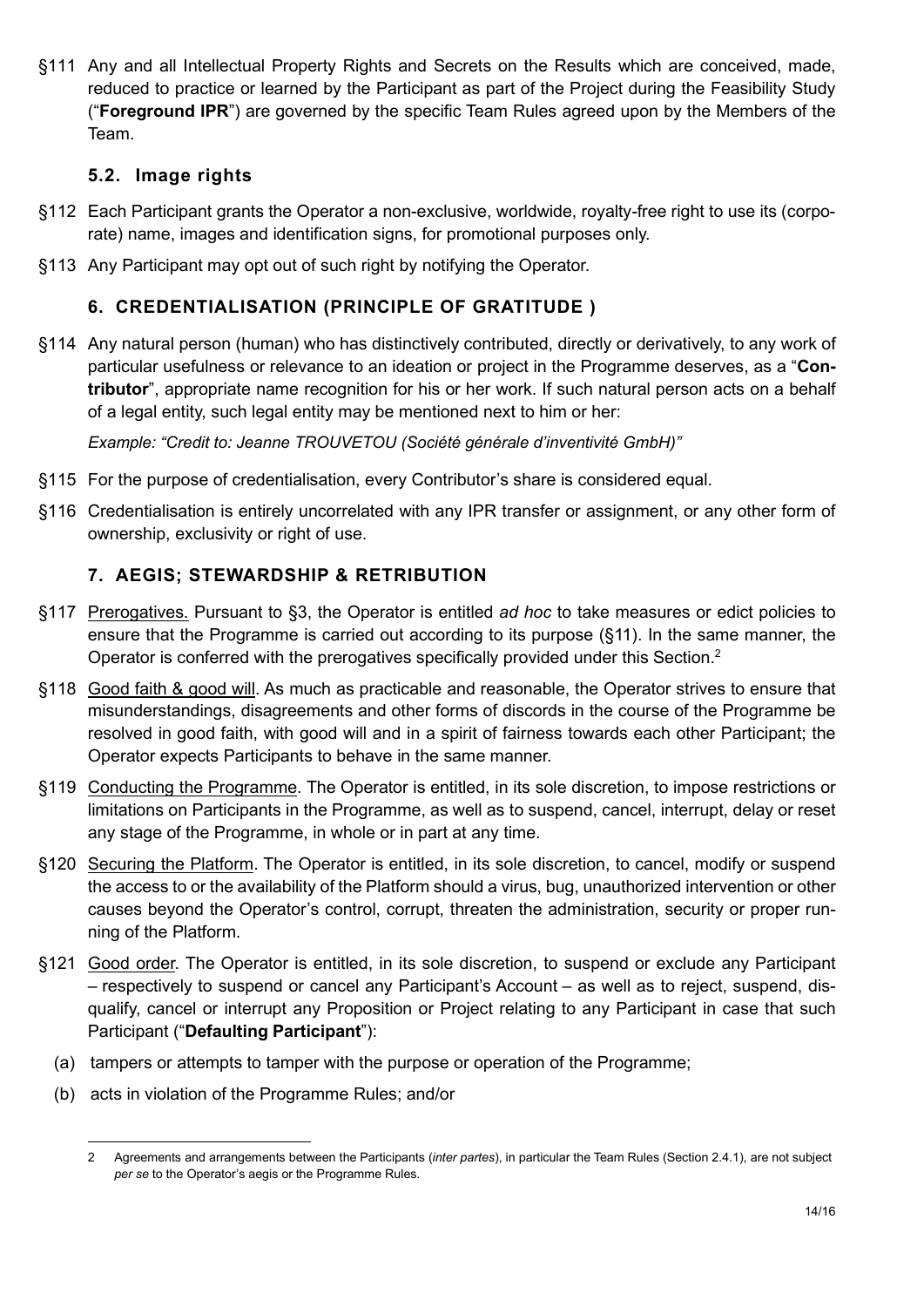- (c) behaves in an unsportsmanlike, unfair manner or otherwise contrary to the good order of the Programme, in particular for other Participants.
- §122 Public statement in severe or recurring cases. In the event that the conduct of the Defaulting Participant appears dishonest, tortious, damageable or otherwise malignant or severe, the Operator may issue a warning and summon the Defaulting Participant for a hearing. Should no remedial measures be taken by the Defaulting Participant as a result of this hearing, or should the Defaulting Participant not appear when summoned, the Operator is entitled to make a public statement about the Participant's failure to comply with the Programme Rules. The Operator may, If circumstances warrant, grant a period of grace or summon the Defaulting Participant again.
- §123 Reservation. The Operator reserves any other claim under the law.
- §124 Liability. The Operator is not liable for any damages or other forms of compensation as a result of any of the actions provided under this Section.

### 8. MISCELLANEOUS

- §125 Primacy. The Programme Rules supersede all prior written or oral agreements between you and us and cannot be assigned, transferred or sublicensed without our written consent. No usage of trade or other regular practice or method of dealing between you and us can modify, interpret, supplement, or alter the Programme Rules of Service. Other terms and conditions from you or from any third party that would deviate from or conflict with the Programme Rules do not apply, even where the Operator did not contradict them expressly.
- §126 Independent Parties. The Operator is an independent contractor but not an agent of yours in the performance of the Programme; no portion of the Programme Rules shall not be interpreted as facts or evidence of an association, joint venture or partnership. No form of partnership agreement of any kind is established between you, other Participants and/or the Operator on the mere basis of you adhering to the Programme Rules, accessing and using the Platform or partaking in the Programme in general.
- §127 Severability. If any portion of the Programme Rules is held invalid or unenforceable, such invalidity or enforceability does not affect the other provisions or other portions of the Programme Rules, which remain in full force and effect, and the invalid or unenforceable portion is given effect to the greatest extent possible.
- §128 Termination. The cancellation or deactivation of a Participant's Account on the Platform by either the Operator or by the Participant entails immediate termination of such Participant's participation in the Programme, including any use of the Platform. In any event, provisions on Credentialisation, Confidentiality, Intellectual Property Rights and Pledges remain applicable for the whole duration of the Programme.
- §129 Third-Party Website Disclaimer. Any link to third-party websites does not imply endorsement by the Operator of any product, service, information or disclaimer presented therein, nor does the Operator guarantee the accuracy of the information contained on them. If you suffer loss from using such thirdparty product and service, the Operator is not liable for such loss. In addition, since the Operator has no control over the terms of use or privacy policies of third-party websites, you should read and understand those policies carefully.
- §130 Third Party Claim. The Participant shall indemnify, defend and hold harmless the Operator (including its officers, directors, employees, affiliates, contractors, agents and representatives) from and against any and all claims, losses, liabilities, damages, costs and expenses including reasonable attorneys' fees incurred) sought or otherwise claimed by a third party (including any other Participant)